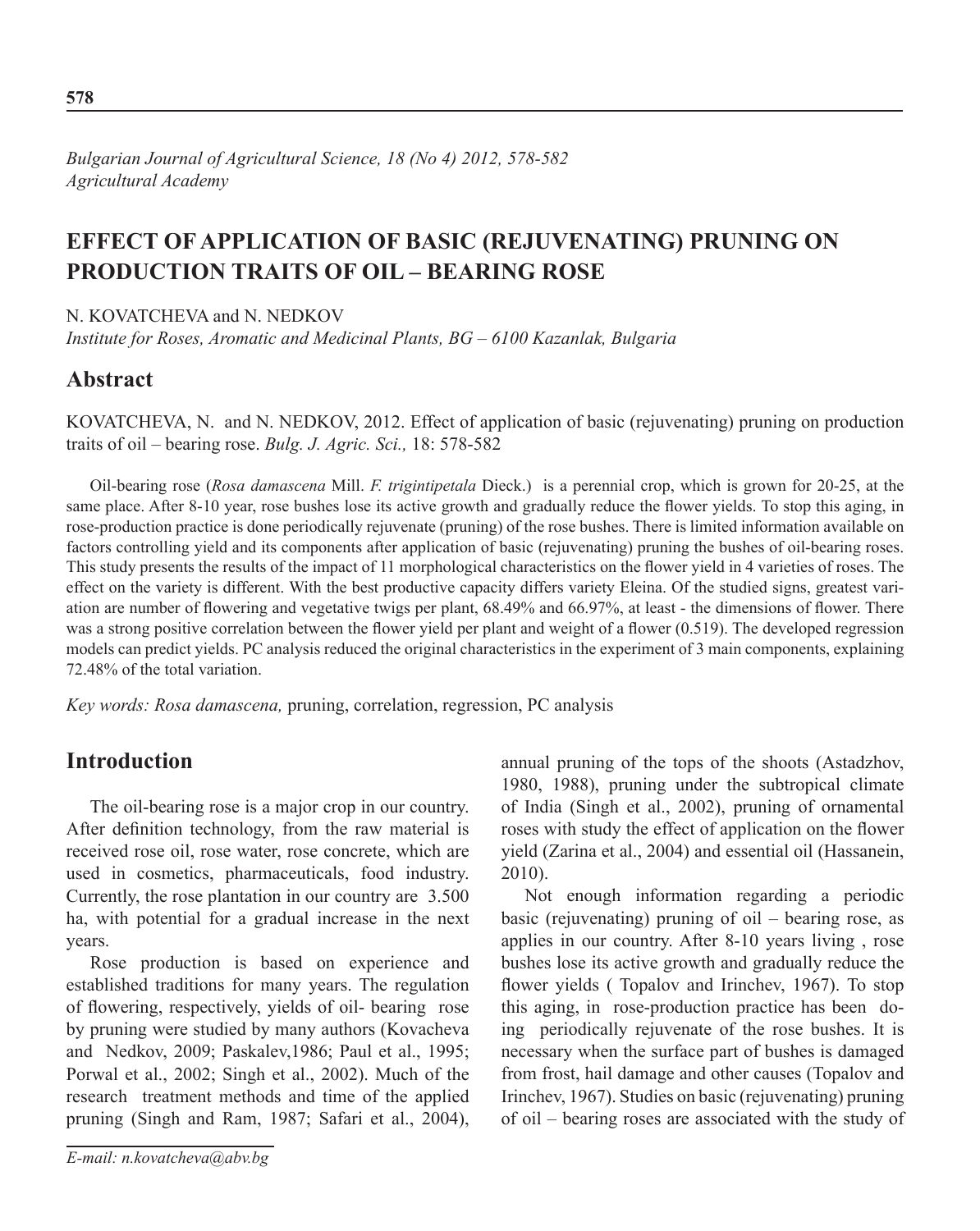pruning depending on the degree of frost on the bushes (Tshachev and Paskalev, 1982), rejuvenating pruning under the mulch surface (Paskalev and Tshachev, 1982), rejuvenating pruning in connection with creation of a cutting apparatus (Todorov еt al., 1989).

This study presents the effect on productivity in the first year after a basic pruning (rejuvenation) rose bushes and it is made and structural analysis of important parameters in species *Rosa damascena* Mill. *F. Trigintipetala* Dieck.

### **Materials and Methods**

Experience is based in 2009 - 2011 of plants on eight old rose in the experimental field of Institute for roses, aromatic and medicinal plant (IREMK), Kazanlak, Bulgaria.. The shrubs are cut at the end of June 2010, immediately after flowering roses. Enclosed manual pruning of 5-10 cm from the base of the bush. By the end of vegetation, plantation be kept clean from weeds by two hand earthling in a row and three cultivation between row. The next year, care of the growing are under the adopted technology and include feeding 150 kg.ha-1 ammonium nitrate, earthling and cultivation between row.

We studied the four varieties of oil-bearing roses Eleina, Yanina, Svejen, Iskra, belonging to the genus *Rosa damascena* Mill. *f. trigintipetala* Dieck. The varieties were planted on the territory of IREMK, the block method, with 4 options (variety) in 3 repetitions, 16 m² in area harvested each. Biometric measurements were made during the flowering period on ten plant per variety and characteristics include: plant height (cm); plant diameter in row and between row (cm); number of basic twig per plant; number of flower twig per plant; number of vegetative twig per plant; number of flowers per one twig and number of flower per plant. The flowers are measured at full flowering stage, by ten flower of recurrence and include flower diameter (cm), flower weight (g), number of petal per flower. The flowers was picked daily, throughout the flowering, the total yield was recorded at the end of the rose picking.

The level of traits is determined by the average value and means of variation - by variation coefficient. The degree of correlation between the studied variables was analyzed in accordance with the coefficient of simple linear correlation of Pearson. Stepwise regression analysis was applied for assess the relationship between flower yield per plant as a dependent variable and other characteristics as independent variables. Information is generalize using factor analysis (PCA). The data were processed using statistical package SPSS.

### **Results and Discussion**

The development of the rose bushes after basic (rejuvenating) pruning depends on the time of pruning, applied agricultural activities and weather conditions. Topalov and Irinchev (1967) recommended rejuvenating pruning be done on Autumn, because the cut parts can use for planting material or immediately after the rose-picking, to avoid zero harvest year. According to authors, summer rejuvenating pruning is risky when following period is drought, because the bush remain a weak growth.

In our study the results of measurement of the bushes are average genotype Table 1. The size of the bush and

#### **Table 1**

**Average arithmetical (x), minimum and maximum values and variation coefficient of the morphological rose parameters**

| Characters                    | Units  | $x \pm sd$                        | Min-Max        | $CV\%$ |
|-------------------------------|--------|-----------------------------------|----------------|--------|
| Plant height                  | cm     | $83.75 \pm 3.14$                  | $50 \div 120$  | 23.71  |
| Plant diameter<br>in row      | cm     | $94.30 \pm 4.93$                  | $40 \div 170$  | 33.04  |
| Plant diameter<br>between row | cm     | $115.50 \pm 5.30$                 | $50 \div 200$  | 29.03  |
| Basik twig per<br>plant       | number | $7.05 \pm 0.43$                   | $2 \div 16$    | 38.44  |
| Flower twig<br>per plant      | number | $30.43 \pm 3.30$                  | $0+72$         | 68.49  |
| Vegetative twig<br>per plant  | number | $24.95 \pm 2.64$                  | $0 - 69$       | 66.97  |
| Flowers per<br>1 twig         | number | $3.95 \pm 0.23$                   | $1 \div 10$    | 37.47  |
| Flower<br>diameter            | cm     | $6.74 \pm 0.06$                   | $5.8 \div 7.5$ | 5.93   |
| Petal per flower number       |        | $40.80 \pm 0.66$                  | $34 \div 48$   | 10.22  |
| Weight 1<br>flower            | g      | $2.71 \pm 0.05$                   | $1.9 - 3.5$    | 12.55  |
| Flower per<br>plant           | number | 78.58±4.94                        | $46 \div 204$  | 39.79  |
| Flower yield<br>per plant     | g      | $210.25 \pm 20.87$ 101 $\div 563$ |                | 48.62  |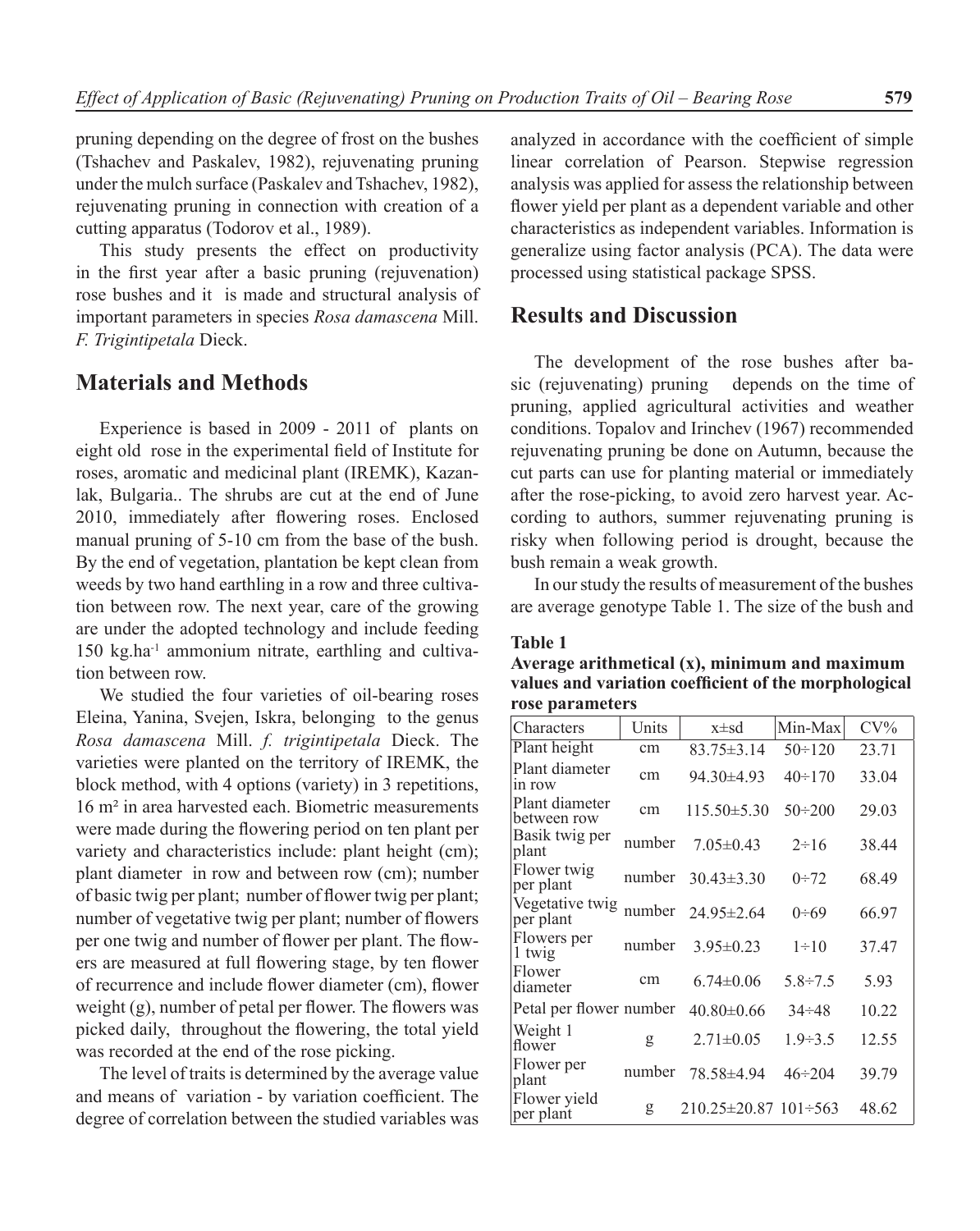the number of basic twigs are indicators of the vitality of the rose plant.

Although minimum differences of bush's size between varieties (Figure 1), variety Eleina stands with known ability to form the smallest number of basic twig per plant (5.9) on which formed the largest number of flower twig per plant (42.9), the expense of the small number of vegetative twig per plant (9.3). (Figure 2). In combination with the number of flowers per twig (4.3), number of flower per plant (112) and flower weight (2.86 g) (Figure 3), the variety produced the highest yield from one plant (230 g), exceeding the remaining with 15% (Iskra), 23% (Yanina) and 48% (Svejen). Expressed by variation coefficient, the biggest variation is the number of flowering and vegetative twig per plant, 68.49% and 66.97%. The morphology of flower, as one of the enduring and significant signs of the species, has low coefficients of variation.

The correlation analysis shows that there are a strong positive correlation between flower yield per plant and weight 1 flower (0.519), which has had an impact on the flower diameter (0.418) and number of flower twigs per plant (0.450) (Table 2). By increasing the number of vegetative twigs per plant, reducing the number of flower twigs (-0.368), which explains the moderate inverse relationship to the flower yield per plant (-0.419). The width of the plant is determined by the formed basic twig (0.536). The increase in both characteristics have negatively affect by the total number of flower per plant (- 0.369, -0.380), respectively, on the flower yield per plant (-0.464, -0.305) in the first year after rejuvenating pruning, because the bush is in formation process .

In the correlation matrix not the coefficient greater than 0.7, therefore between factors there are not multicolinearity. In this case the classical multiple regression is not applicable and for predicting the flower yield in the first year after basic (rejuvenating) pruning is used stepwise regression analysis. Multiple correlation coefficient (Table 3) in the first step was significant ( $r = 0.519$ ), and in the next two - strong ( $r =$ 0.704 and  $r = 0.827$ , so there are correlation between variables and yield per plant.

The first step coefficient of determination explains 27% of the variation in yield of all the factors together,



**Fig. 1. Average values of the morphological parameters for different varieties oil-bearing roses: PH -Plant height; PDR - Plant diameter in row; PDB – Plant diameter between rows**



**Fig. 2. Average values of the morphological parameters for different varieties oil-bearing roses: NBT - Number of basik twig per plant; NFT - Number of flower twig per plant; NVT- Number of vegetative twig per plant; NF - Number of flowers per 1 twig; NFP – number of flowers per one plant**



**Fig. 3. Average values of the morphological parameters for different varieties oil-bearing roses: FD -Flower diameter (cm); NP -Number of petal per flower; WF - Weight one flower (g)**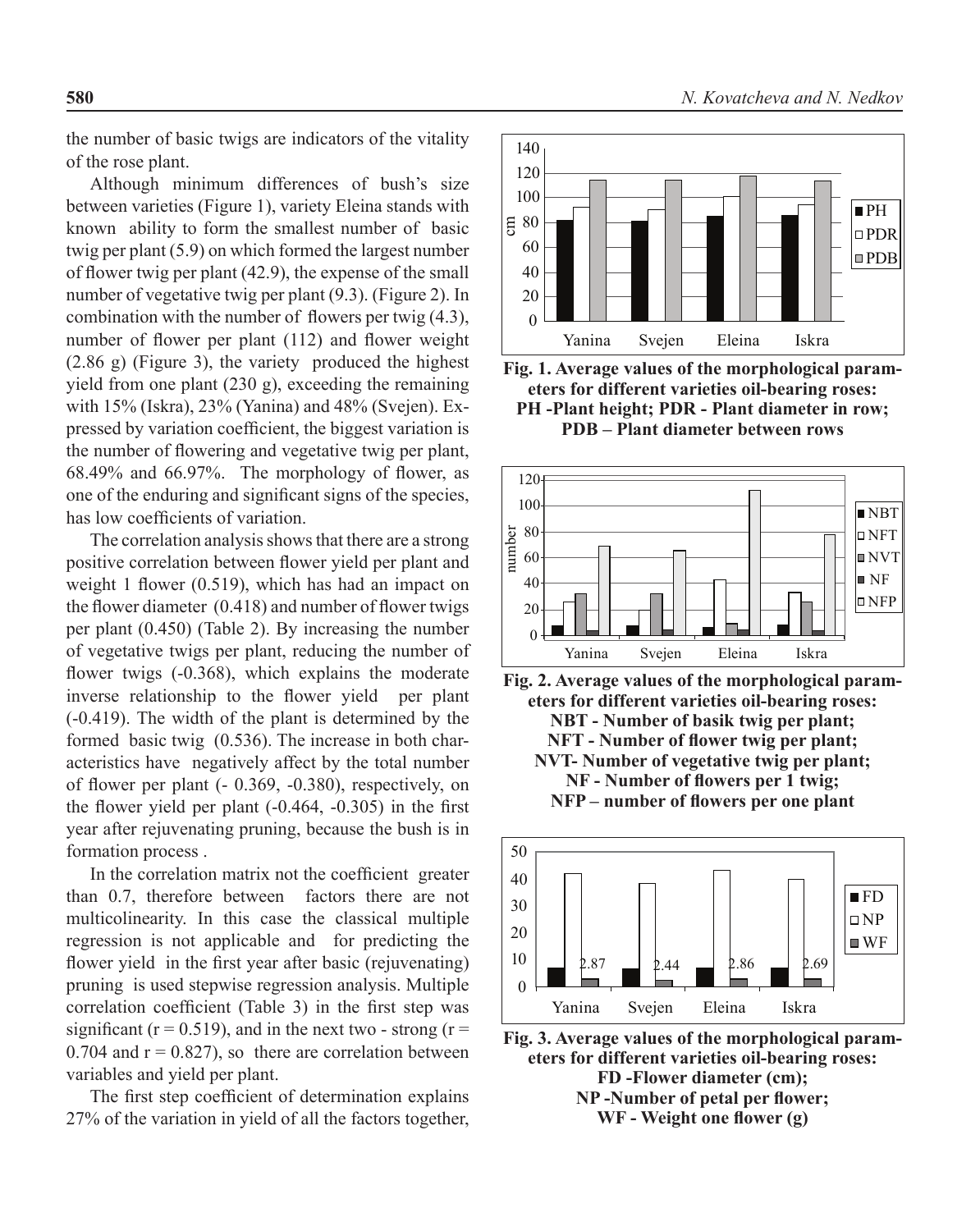| I carson s'eorrelations between 11 characteristics and hower yield per plant |            |            |            |            |            |          |          |          |           |            |           |
|------------------------------------------------------------------------------|------------|------------|------------|------------|------------|----------|----------|----------|-----------|------------|-----------|
|                                                                              | <b>PDR</b> | <b>PDB</b> | <b>NBT</b> | <b>NFT</b> | <b>NVT</b> | NF       | FD       | NP       | WF        | <b>NFP</b> | FY        |
| PH                                                                           | 0.268      | 0.102      | 0.311      | 0.216      | $-0.031$   | $-0.054$ | $-0.117$ | 0.074    | 0.08      | $-0.194$   | 0.003     |
| <b>PDR</b>                                                                   |            | $0.389*$   | $0.394*$   | $0.429*$   | 0.019      | 0.119    | $-0.057$ | $-0.081$ | $-0.064$  | $-0.279$   | 0.11      |
| <b>PDB</b>                                                                   |            |            | $0.536**$  | $0.387*$   | 0.192      | $-0.020$ | 0.142    | 0.023    | 0.005     | $-0.369*$  | $-0.464*$ |
| <b>NBT</b>                                                                   |            |            |            | $0.376*$   | 0.196      | $-0.070$ | $-0.47$  | $-0.276$ | $-0.002$  | $-0.380*$  | $-0.305$  |
| <b>NFT</b>                                                                   |            |            |            |            | $-0.368*$  | 0.031    | 0.197    | 0.133    | $0.450**$ | $-0.054$   | 0.089     |
| <b>NVT</b>                                                                   |            |            |            |            |            | $-0.157$ | 0.05     | $-0.056$ | $-0.216$  | $-0.257$   | $-0.419*$ |
| NF                                                                           |            |            |            |            |            |          | $-0.075$ | $-0.018$ | 0.011     | 0.043      | 0.064     |
| FD                                                                           |            |            |            |            |            |          |          | 0.302    | $0.418**$ | $-0.171$   | 0.176     |
| NP                                                                           |            |            |            |            |            |          |          |          | 0.283     | 0.303      | 0.086     |
| WF                                                                           |            |            |            |            |            |          |          |          |           | 0.03       | $0.519*$  |
| <b>NFP</b>                                                                   |            |            |            |            |            |          |          |          |           |            | 0.025     |

**Pearson's correlations between 11 characteristics and flower yield per plant**

**Table 2**

PH - Plant height (cm); PDR -Plant diameter in row (cm); PDB - Plant diameter between row (cm); NBT - Number of basik twig per plant; NFT - Number of flower twig per plant; NVT- Number of vegetative twig per plant; NF - Number of flowers per one twig; FD -Flower diameter (cm); NP -Number of petal per flower; WF - Weight one flower (g); NFP – number of flowers per one plant; FY - Flower yield per plant (g)

\*, \*\*, Significant correlation with P values <0.05, <0.01, respectively.

#### **Table 3 Еstimated equation for flower yield (dependent variable) based on stepwise regression**

| <b>Step</b> | Variable     | $R^2$ | St.err. |       | Equation                                 |
|-------------|--------------|-------|---------|-------|------------------------------------------|
|             | WF           | 0.270 | 89 34   | 0.009 | $FY = -483.64 + 267.05$ WF               |
|             | WF. PDB      | 0.495 | 76.00   | 0.001 | $FY = -313.67 + 272.38 WF - 1.62 PDB$    |
|             | WF, PDB, PDR | 0.684 | 61.60   | 0.000 | $FY=-308.96+255.38 WF-2.69 PDB+1.58 PDR$ |

 $R^2$  – coefficient of determination, SE – Standart error, P – Degree of significant of equations (abbreviations as Table 2)

the second 49.5% and 68.4% the third. Analysis of significant coefficients of the models allows to draw equations describing productivity. The first step we obtain that the flower yield depends on the weight 1 flower. The second step determines the dependence of the flower yield per plant by weight 1 flower and plant diameter between row, and the third step includes plant diameter in row in order to determine flower yield per plant. In case there is incomplete correlation dependence, as in the regression model not participate all factors affecting by the yield, but only part of them.

Principal Component Analysisis revealed 3 factors explaining 72.48% of the total variation between the studied characteristics. Excluded the factor analysis variable plant height , flower per 1 twig, petal per flower, because no significant influence by correlation type on the dependent variable and on other variables. Selected as factors with eigenvalues > 1 (Principle of

Kaiser). Factor analysis is adequate  $(KMO = 0.548$ 0.5 and Bartlett's test of sphericity Sig =  $0.000 \le 0.05$ , the determinant of the correlation matrix is  $0.011 > 0$ ). The first factor explains 34.81% of the total variation and is associated with a variable plant diameter in row, plant diameter between row, number of basic twigs, number of flower twig per plant and number of flower per plant (Table 4), it consisted mainly bush size and flower per plant with negative sign.

PC2 is consists of number of basic twig per plant, weight 1 flower and flower yield per 1 plant and is responsible for 23.32% of the total variance. The flower diameter depends heavily on PC3, which explains 14.36% of the total variance. In agreement with the findings of Zeinali еt al.(2009), a study of the relationships among traits could be beneficial to the breeders in their breeding programs, and the estimated PCs reveal how the characters affect each other.